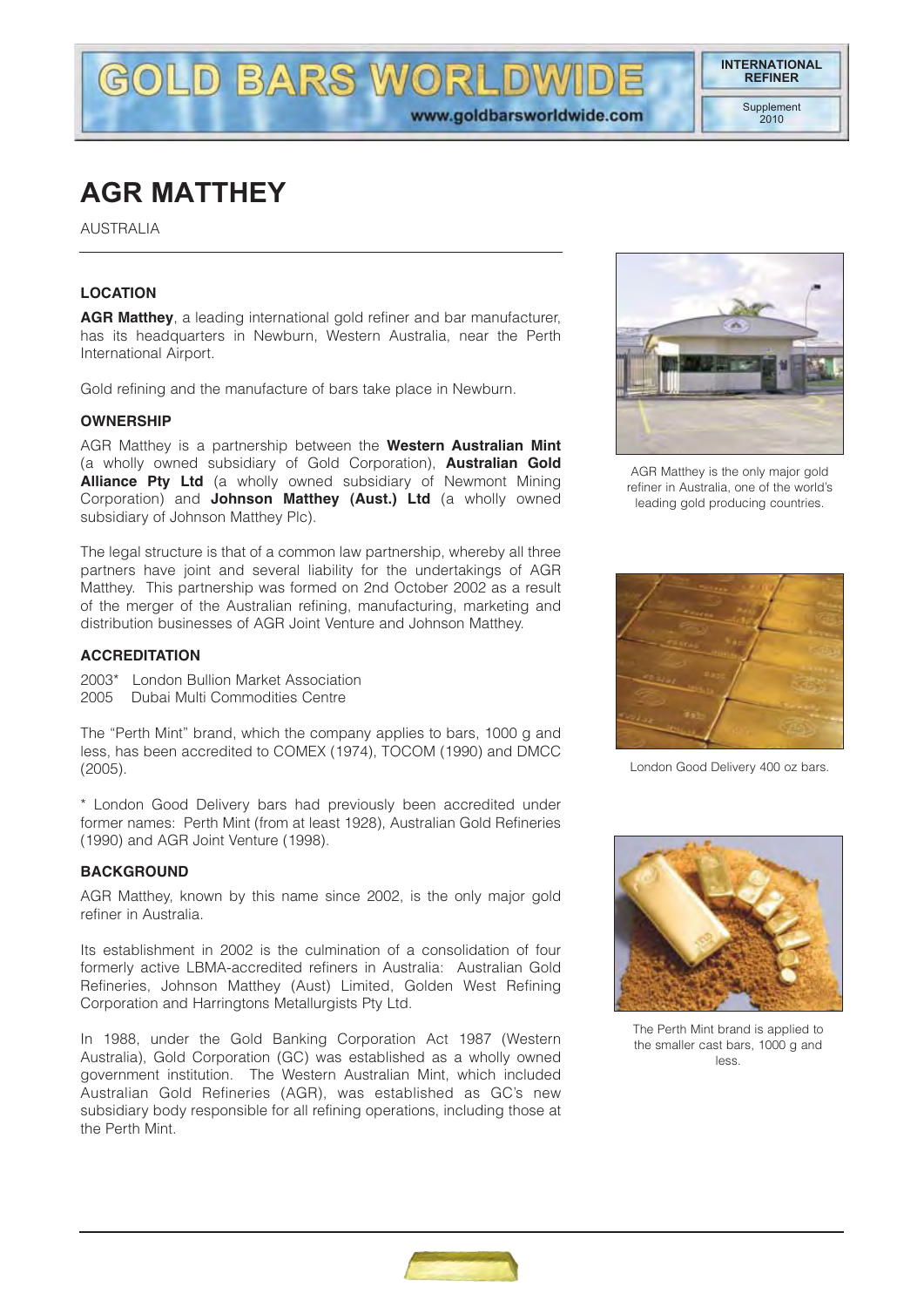In 1989, refining operations were relocated from the Perth Mint, where refining had taken place since 1899, to a large new AGR refinery in Newburn. In 1988, a smaller new AGR refinery (subsequently closed down in 1995) had been opened in Kalgoorlie, about 600 km east of Perth.

In 1998, Western Australian Mint and Golden West Refining Corporation established the AGR Joint Venture, which consolidated the activities of Golden West and the refining and precious metals manufacturing operations of the Mint, excluding the Mint's minting, depository, retail and other activities under the overall ownership of Gold Corporation.

Golden West, whose refinery had been established in Perth in 1987 and accredited to the LBMA in 1993, had been a subsidiary of N M Rothschild & Sons (Australia) Limited since 1989. In 1995, Golden West had also acquired the assets of Harringtons Metallurgists Pty Ltd, a refiner near Melbourne that had been accredited to the LBMA in 1991.

In 2001, however, Golden West sold its 50% share in the AGR Joint Venture to Australian Gold Alliance Pty Ltd, an indirectly owned subsidiary of Newmont Limited, one of the world's major gold mining companies.

In 2002, consolidation within Australia was completed, when Johnson Matthey (Aust) Limited became part of the joint venture, now renamed AGR Matthey.

Johnson Matthey (Aust), which traces its Australian origins back to 1948, had been based in Melbourne since 1990.

AGR Matthey has offices in Perth, Kalgoorlie, Melbourne, Adelaide and Sydney, as well as representative offices in New Zealand and China.

Apart from gold, the company refines silver, producing bars and other products for the silver industry. Apart from Newburn, it operates a precious metals manufacturing plant in Thomastown, near Melbourne.

Number of employees: 230

#### **GOLD SERVICES**

AGR Matthey focuses on:

- (1) Gold refining and the recycling of scrap
- (2) Gold products for the jewellery industry
- (3) Gold bars

#### **GOLD REFINING AND RECYCLING OF SCRAP**

The company normally accepts the following gold-bearing materials for refining to specified purities up to 999.9:

- Semi-refined bullion
- Mine doré: predominantly gold
- Mine doré: predominantly silver
- Old jewellery
- Jewellery manufacturers scrap
- Old coins and medals

Gold refining methods include pyrometallurgical chlorination, wet chemical chlorination and electrolysis.



Newly-mined low purity doré bars.



Pouring molten doré prior to refining.



The large refinery near the Perth International Airport was opened in 1989.

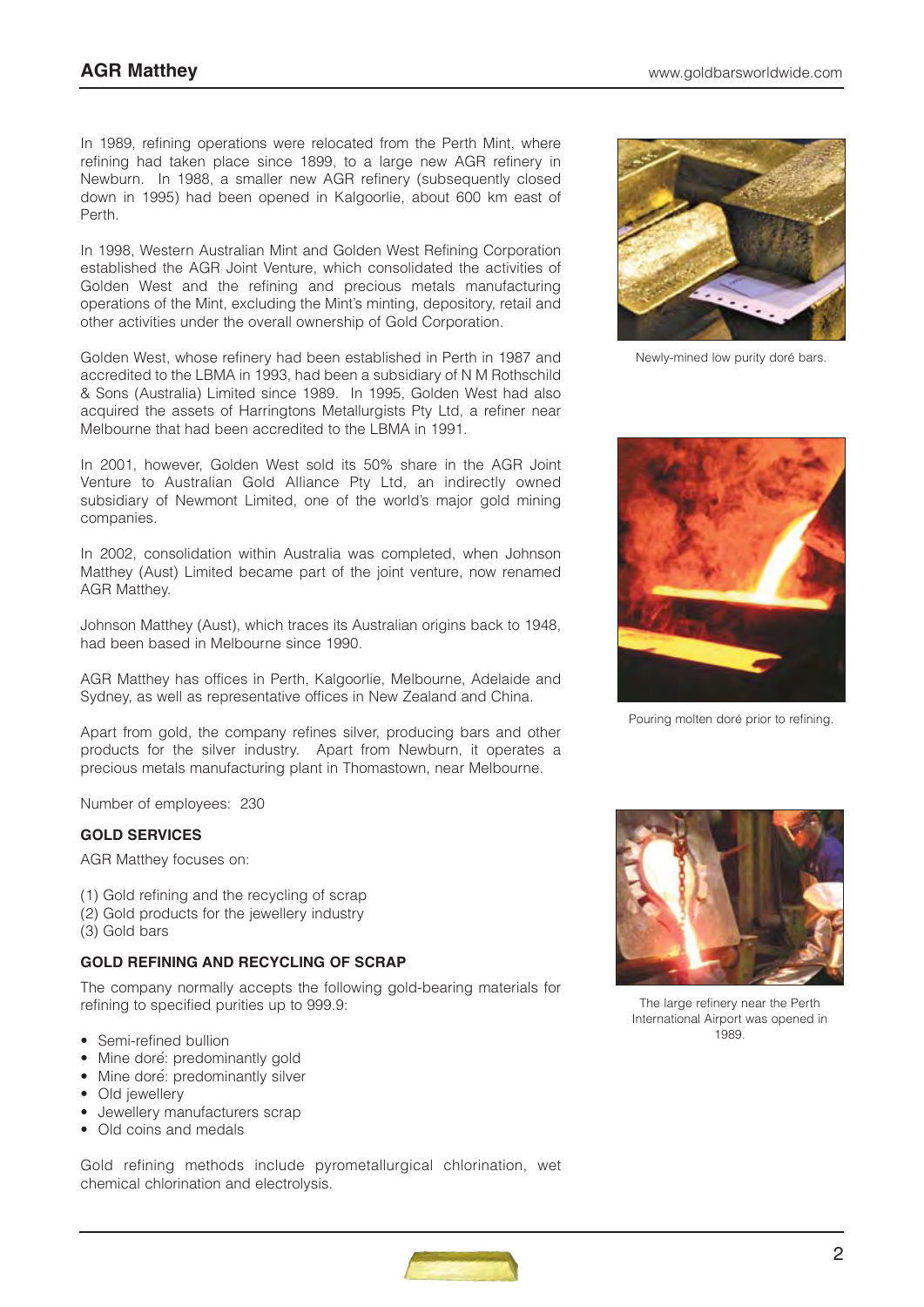Annual gold refining capacity is recorded at approximately 400 tonnes.

# **GOLD BARS**

A standard range of 13 cast bars.

AGR Matthey also manufactures customised cast bars for external entities, on request, to precise or irregular weights.

#### **TECHNICAL DESCRIPTION**

| Weight*           | <b>Type</b> | <b>Fineness</b> | <b>Shape</b> | <b>Dimensions</b>         | <b>First</b>  | <b>Serial Number</b>     |
|-------------------|-------------|-----------------|--------------|---------------------------|---------------|--------------------------|
|                   |             |                 |              | (mm)                      | <b>Issued</b> | <b>System</b>            |
| 400 oz            | Cast        | 999.9, 995      | Rectangular  | $230 \times 80 \times 46$ | 2003#         | 6 numbers                |
|                   |             |                 |              | 205 x 55 (base)           |               | Plus year date           |
| 1000 <sub>q</sub> | Cast        | 999.9, 995      | Rectangular  | $112 \times 52 \times 9$  | 1972          | 7 numbers                |
| 500 g             | Cast        | 999.9           | Rectangular  | $85 \times 42 \times 6$   | 1998          | ٠                        |
| 250 <sub>g</sub>  | Cast        | 999.9           | Rectangular  | 68 x 32 x 5               | 1998          | $\overline{\phantom{a}}$ |
| 100 <sub>q</sub>  | Cast        | 999             | Rectangular  | $44 \times 24 \times 4$   | 1998          | 7 numbers                |
| 10 tola           | Cast        | 999             | Rectangular  | $44 \times 24 \times 5$   | 1995          | $\overline{\phantom{a}}$ |
|                   |             |                 |              |                           |               |                          |
| 50 oz             | Cast        | 999.9           | Rectangular  | $112 \times 52 \times 14$ | 1976          | ٠                        |
| 20 oz             | Cast        | 999.9           | Rectangular  | $59 \times 29 \times 21$  | 1989          | $\overline{\phantom{a}}$ |
| 10 oz             | Cast        | 999.9           | Rectangular  | $47 \times 21 \times 15$  | 1989          | $\overline{\phantom{0}}$ |
| 5 oz              | Cast        | 999.9           | Rectangular  | 36 x 18 x 12              | 1989          | $\overline{\phantom{a}}$ |
| $2^{1/2}$ oz      | Cast        | 999.9           | Rectangular  | $35 \times 17 \times 7$   | 1989          | $\overline{\phantom{a}}$ |
| OZ                | Cast        | 999.9           | Square       | $19 \times 19 \times 5$   | 1976          | $\overline{\phantom{a}}$ |
| $\frac{1}{2}$ OZ  | Cast        | 999.9           | Round        | $16 \times 16 \times 5$   | 1976          | ٠                        |

Source: AGR Matthey. \* Bar weights, 1000 g and less, are issued with Perth Mint stamps. # Issued under former names since at least 1928.

# **Serial Numbering System**

400 oz: 6 numbers, alongside a year date. For example, 004621, with a year date of 2005, means the 4621st issued since 2003.

# **HISTORY OF GOLD BAR MANUFACTURE**

Gold refining and bar manufacture by AGR Matthey is closely associated with the history of The Perth Mint, which acted as the Perth Branch of the Royal Mint between 1899 and 1970.

The first explicit reference to 400 oz cast bars, issued under the name of the Royal Mint Perth Branch, occurs in 1928.

In 1972, after the formal transfer of the Royal Mint Perth Branch to the State of Western Australia under the Perth Mint Act in 1970, 1000 g bars were issued.

In 1976, following Australian legislation authorizing private gold ownership, 7 ounce-denominated bars were issued: 50 oz, 20 oz, 10 oz, 5 oz, 2  $1/2$  oz, 1 oz and  $1/2$  oz.

In 1989, however, the dimensions of 4 bars were modified: 20 oz, 10 oz, 5 oz and  $2 \frac{1}{2}$  oz.

During the 1990s, the 10 tola bar (1995) was introduced, followed by 500 g, 250 g and 100 g bars (1998).



Kilobars are manufactured for the international market to a fineness of 995 or 999.9.

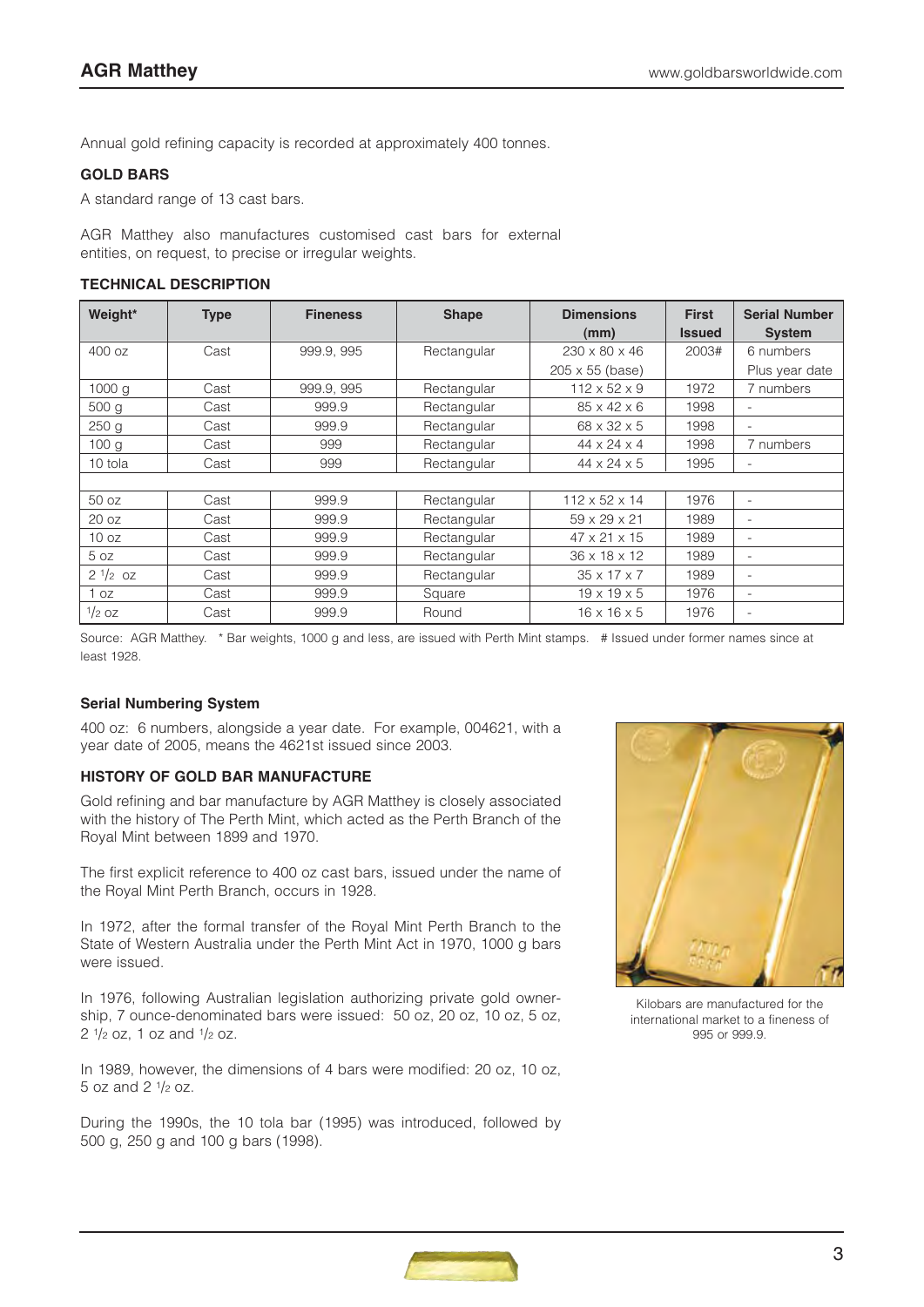The name recorded on 400 oz bars has changed several times: Royal Mint Perth Branch (1928 or earlier), The Perth Mint (1970), Australian Gold Refineries (1990), AGR Joint Venture (1998) and AGR Matthey (2003).

## **TRADE COMMUNICATION**

#### **International Headquarters**

AGR Matthey Horrie Miller Drive Newburn WA 6104 Australia

Tel: +61-8-9479 9999 Fax: +61-8-9479 9980 Email: admin@agrmatthey.com.au Website: www.agrmatthey.com.au

For communication details relating to its other offices in Australia and New Zealand, and its representative office in China, refer to AGR Matthey's website.



Gold granules for the jewellery industry.